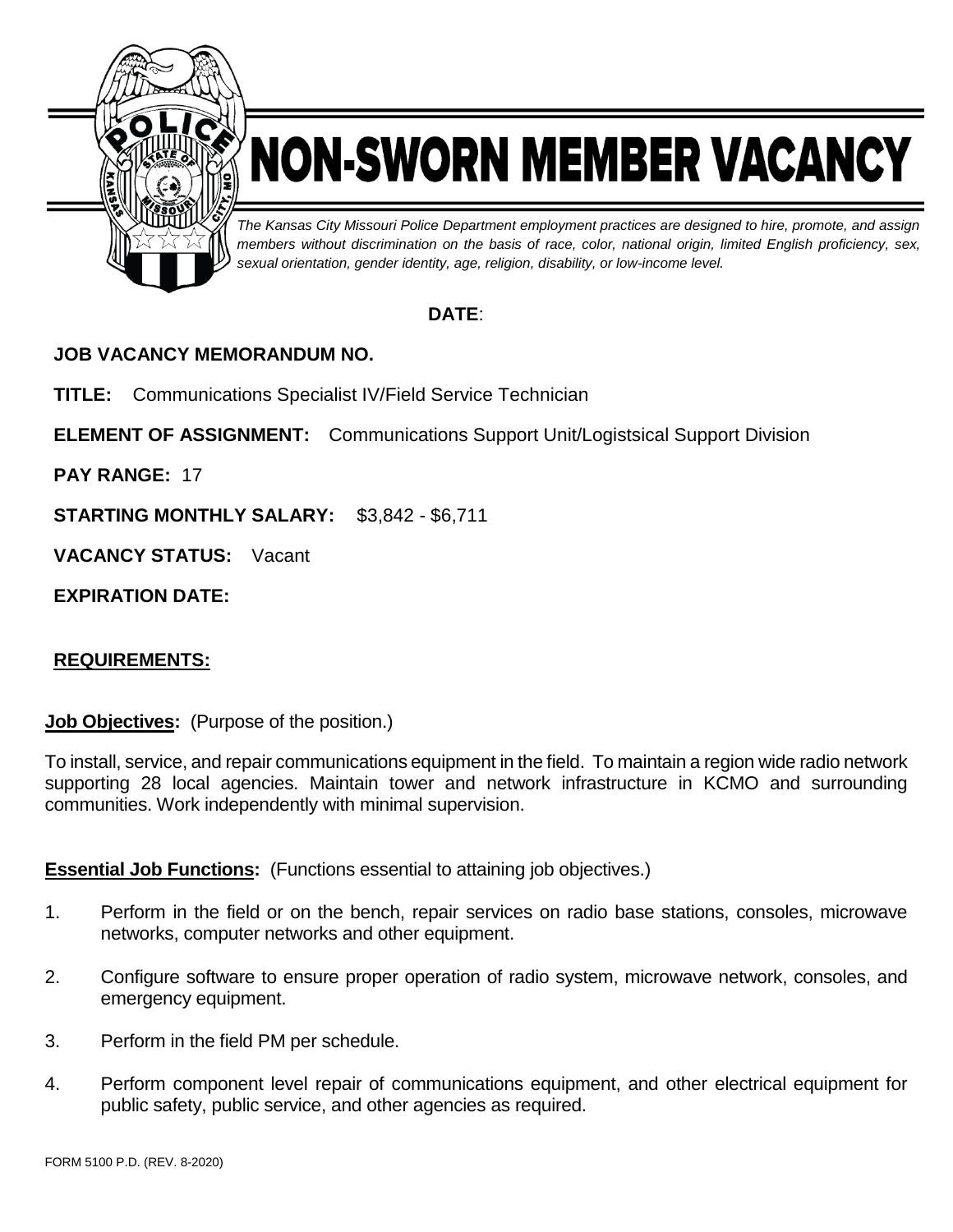- 5. Configure routers, switches, firewalls, multiplexers, and microwave network to support radio and 911 systems.
- 6. Interpret and update as-built diagrams for the radio and microwave networks.
- 7. Maintain or supervise the maintenance of support equipment such as generators, tower lights, UPS and battery systems, and air conditioning units.
- 8. Clearly state service required and action taken in a work ticket. Create basic documents in Microsoft Word.
- 9. Maintain reliable and predictable attendance. Must have the ability to respond to emergencies on a 24-hour basis, work overtime as needed, work weekends or holidays routinely.
- 10. Must have the ability to work indoors or outdoors in extreme temperatures or weather conditions.
- 11. Assist in various other projects and assignments as required.
- 12. This class specification should not be interpreted as all inclusive. It is intended to identify the essential functions and requirements of this job. Incumbents may be requested to perform job-related responsibilities and tasks other than those stated in this specification. Any essential function or requirement of this class will function or requirement due to a disability as defined by the Americans with Disabilities Act (ADA) as amended by the Amendments Act of 2008 (ADAAA); and the Missouri Human Rights Act (MHRA).

#### **Job Standards:** (Minimum qualifications needed to perform essential functions.)

To successfully perform the essential functions of this position, the incumbent:

- possess a high school diploma or equivalent, have successfully completed a two-year curriculum in electronics communication or electronics engineering from an accredited college or university, or have equivalent work experience;
- clearly express themselves in both written and oral formats;
- knowledge of basic electronics and communication electronics is required. At least 2 years of P25 land mobile radio system experience is preferred;
- knowledge of wired communications systems, such as local area networks (LAN) and wide area networks (WAN) and proficiency in computer network installation;
- proficiency with general purpose test equipment including, but not limited to communications service monitor, spectrum analyzer, antenna and cable analyzer, and multi-meter; and
- must have a current valid driver's license.

**Physical Requirements:** Position requires heavy lifting (over 50 pounds) occasionally. Lifting (5 to 50 pounds) frequently. Low levels of exposure to hazardous materials and working conditions exist. Most work is performed indoors with occasional jobs outdoors in all weather conditions. Must have the ability to work in extreme temperatures and all types of weather conditions. Will work prolonged periods requiring standing, bending, reaching, kneeling, or lifting. Must have the dexterity to manipulate small parts in awkward positions such as under an automotive dashboard. Candidate must have the ability to distinguish color-coded electronic wiring for connectivity and have the ability to read the fine print on connections and terminals. Must have the ability to hear clearly enough to discern voice transmissions and distinguish signal quality of radio transmissions in a noisy environment.